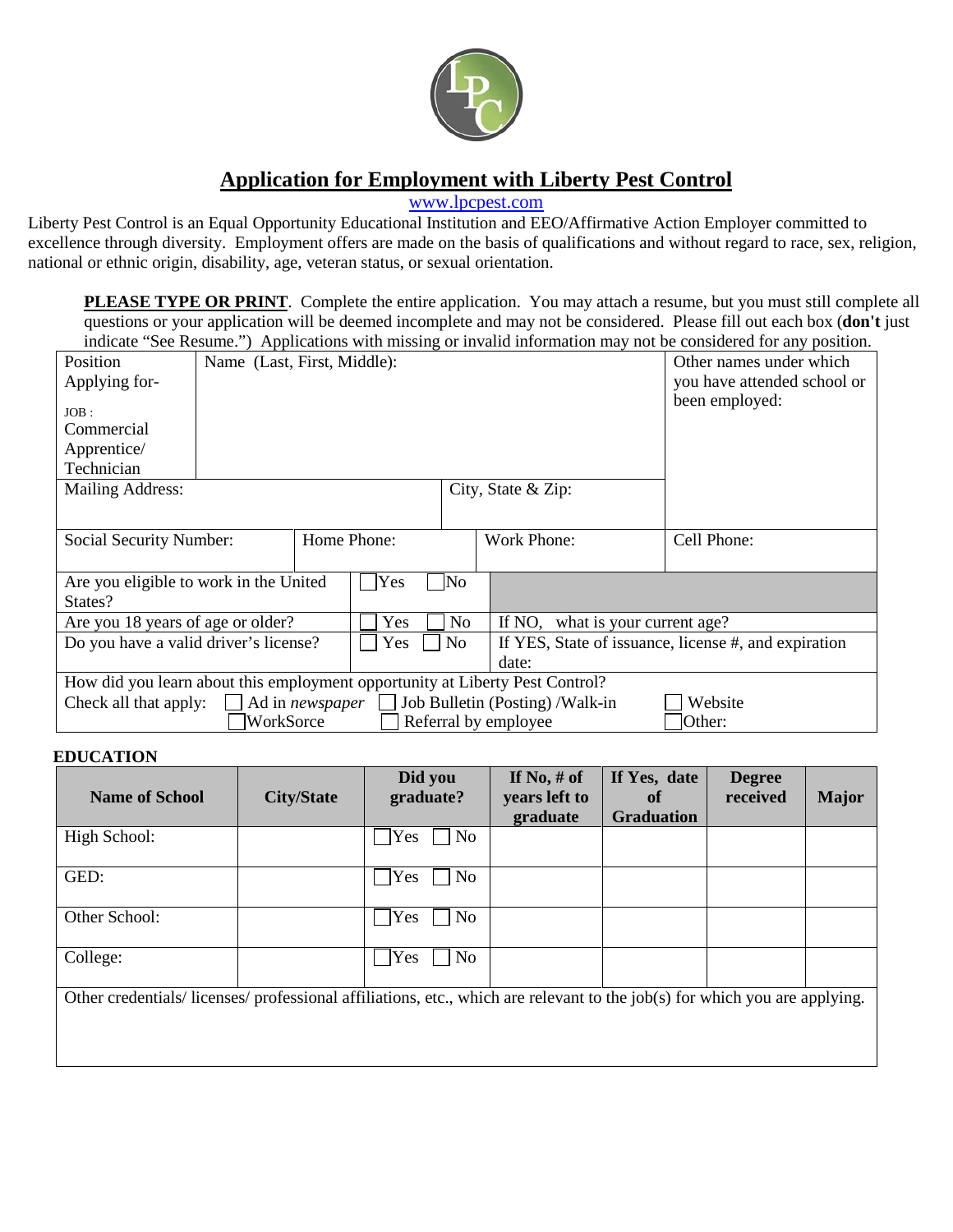**SKILLS:** Please list technical skills, clerical skills, trade skills, etc., relevant to this position. Include relevant computer systems and software packages of which you have a working knowledge, and note your level of proficiency (basic, intermediate, expert)

**WORK EXPERIENCE**-Please detail your work history for the past 10 years. Begin with your current or most recent employer. If you held multiple positions with the same organization, detail each position separately. Attach additional sheets if necessary. Omission of prior employment may be considered falsification of information. Please explain any gaps in employment. Include full-time military or volunteer commitments. **PLEASE DO NOT** complete this information with the notation "See Resume."

**PLEASE NOTE:** Liberty Pest Control reserves the right to contact all current and former employers for reference information.

| Have you ever been fired from a<br>job or know any reason you<br>might receive an unfavorable<br>reference? | $\Box$ Yes<br>N <sub>o</sub>                                   | Comments:                                                                          |
|-------------------------------------------------------------------------------------------------------------|----------------------------------------------------------------|------------------------------------------------------------------------------------|
| 1. Dates Employed (most recent<br>position)<br>To<br>From:                                                  | Full time<br>Part-time<br>If part-time, # hrs./wk:             | Title:                                                                             |
| <b>Starting Salary:</b><br>Final Salary:                                                                    | Organization Name and Address:                                 |                                                                                    |
| Supervisor's Name, Title and<br>Phone #:                                                                    | Other Reference Name, Title and<br>Phone #:                    | Contact my current references:<br>At any time<br>Only if I am a finalist candidate |
| Primary duties:                                                                                             |                                                                | Reason for Leaving:                                                                |
| 2. Dates Employed (most recent<br>position)<br>From:<br><b>To</b>                                           | $\exists$ Full time<br>Part-time<br>If part-time, $# hrs./wk:$ | Title:                                                                             |
| <b>Starting Salary:</b><br>Final Salary:                                                                    | Organization Name and Address:                                 |                                                                                    |
| Supervisor's Name, Title and<br>Phone #:                                                                    | Other Reference Name, Title and<br>Phone #:                    | Contact my current references:<br>At any time<br>Only if I am a finalist candidate |
| Primary duties:                                                                                             |                                                                | Reason for Leaving:                                                                |